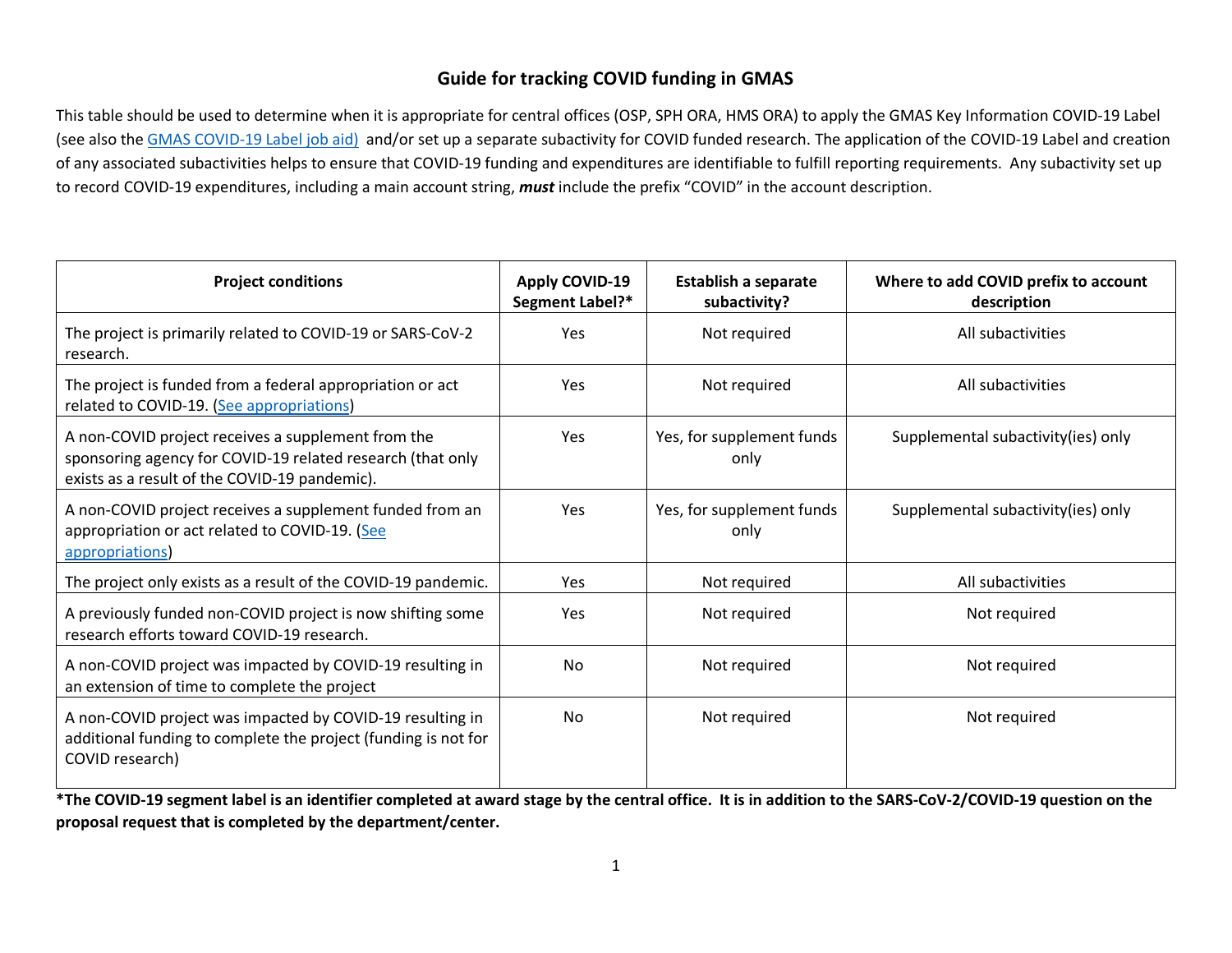### **Example 1:**

The full scope of a new project is to study the effects of COVID-19 on the obstetrical care sought by women during pregnancy, birth, and post-delivery during the pandemic. The funding is not from a COVID-19 appropriation [\(see appropriations\)](#page-1-0).

Because this research exists due to the pandemic, the COVID label must be checked in GMAS. Since the entire project is related to COVID, all subactivities, including the main account, should include the "COVID" prefix in the account description.

#### **Example 2:**

A project studying the long-term effects of homeschooling generally receives a supplement to study homeschooling during the COVID pandemic specifically. The funding for the supplement is from the CARES Act (a COVID-19 appropriation – [see appropriations\)](#page-1-0).

Because this project now includes a component related to COVID-19 and funded by a COVID-19 appropriation, the COVID-19 Label must be applied in the Key Information section of the GMAS segment (see the [GMAS COVID-19 Label job aid\).](https://gmas.fss.harvard.edu/files/gmas/files/covid-19_job_aid.pdf) Because this supplement is funded by the CARES Act, a separate subactivity (or subactivities, as appropriate) will need to be established for the supplement funds. Each subactivity for the supplement funds must include the "COVID" prefix in the account description.

#### <span id="page-1-0"></span>**Frequently Asked Questions**

1) My PI studies T cells and their reaction to respiratory infections generally; should all their projects have the COVID-19 Label applied?

No. The use of the COVID-19 Label is to identify projects primarily for COVID-19 related research, research that exists as a result of the COVID-19 pandemic, or research that is funded in whole, or partially via a supplement, through a COVID-19 appropriation [\(see appropriations\)](#page-1-0). Pre-existing projects that study infections or the immune system more generally should not use the COVID-19 label unless there has been a scope of work change or supplemental funding provided to study COVID-19 specifically.

2) My PI's new award is entirely related to COVID, so we will apply the COVID-19 Label in GMAS. The project includes a subagreement that needs to be issued; how does this affect the set-up of the subaward account string?

Your central office will still establish a separate subactivity for the subaward, in accordance with the usual process. The only change in the account set-up is that the prefix "COVID" will be included in the account description.

3) We received an award that appears to be COVID related. How do I know if the funding comes from a COVID-19 appropriation?

Sponsors are required to notify grant recipients in the notification of award if the funding is from a COVID-19 appropriation. The 4 appropriations are: